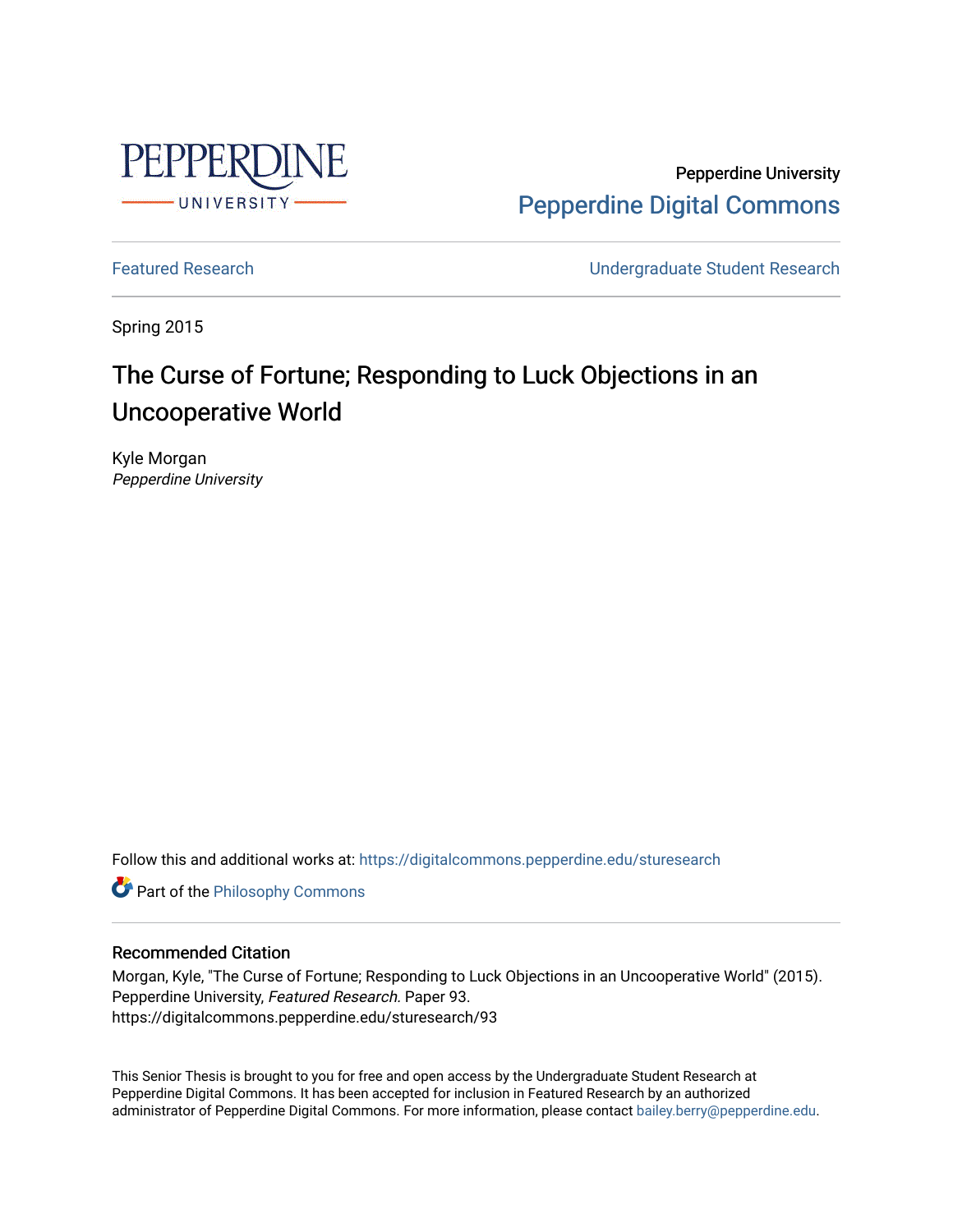The Curse of Fortune; Responding to Luck Objections in an Uncooperative World.

Kyle Morgan

Pepperdine University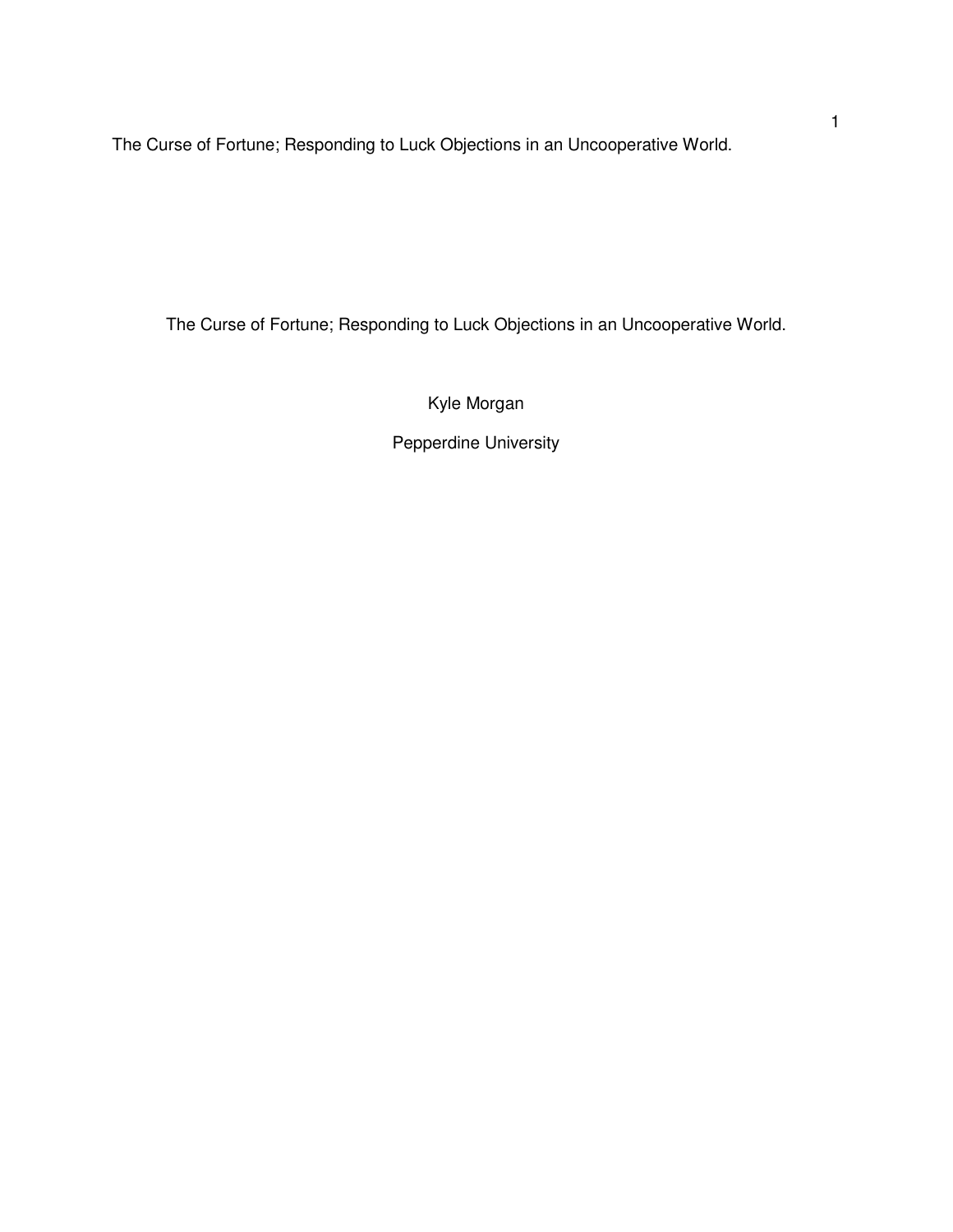#### **Abstract**

The consensus scientific view holds that our world is indeterministic at the micro level, but practically deterministic at all other levels. In an indeterministic world, live alternative possibilities at the moment of decision render it impossible for agents to guarantee what they will choose; regardless of their personality and deliberative processes. Critics of indeterminist free will argue that this lack of a necessary connection between mental state and choice makes the ultimate decision fundamentally a matter of luck. As such, indeterminism opens free will up to potential problems of present luck. Additionally, large-scale determinism opens up free will to a separate "luck pincer". Our initial set of beliefs, desires and deliberative patterns (endowment) are settled by luck. Since our initial endowment forms our initial character, only (lucky) factors outside ourselves can modify it. Our decisions and characters are practically determined by either luck in our initial endowment or in the outside circumstances that modify it. In order to defuse these objections, free will defenders must develop an answer to both the problem of present luck and the determinist "luck pincer" presented by Neil Levy. I will argue that the problem of present luck is resolvable by applying a modified version of Frankfurt cases to the actual sequence of decisions. In the majority of these cases, I argue indeterminism plays no significant freedom-endangering role. Additionally, I will argue that the luck pincer is not lethal to free will since our endowments constitute our characters, desires and beliefs. I will argue that decisions that decisions originating from our endowments constitute a direct outpouring of our identities, and such decisions are free. The aim of my paper is to present responses to contemporary luck objections relevant to all views, particularly those aiming to defend free will in the world agents most likely inhabit.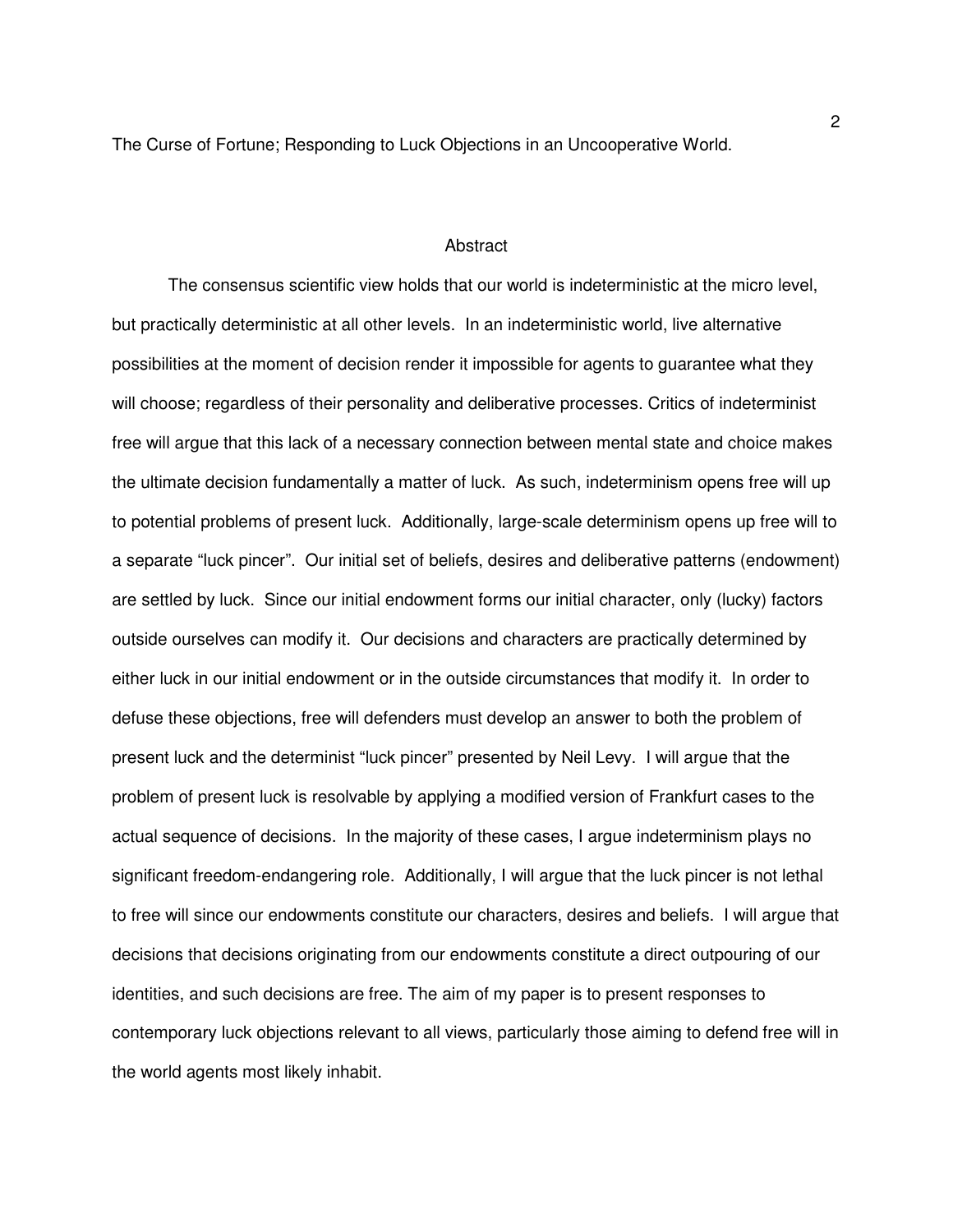### **0. Introduction**

Many defenders of the existence of free will worry that living in a deterministic world- one where all future actions follow necessarily from facts about the present-would render robust free will impossible. Fischer asks readers to, "Suppose, for example, that a consortium of wellrespected scientists announce...that all events that all events can in principle be fully explained by previous events and the laws of nature"<sup>1</sup> and develops an account of free will to preempt this possibility. But is a deterministic world really a step in the wrong direction? The current scientific consensus holds that due to the individually unpredictable but statistically irrelevant quantum fluctuations, the world is technically indeterministic<sup>2</sup>, but practically deterministic. Suppose a consortium of scientists were to announce tomorrow that the consensus view today were confirmed beyond doubt; would the implications of this discovery comfort proponents of free will? There is strong reason to believe the answer is no. By pointing out that the actual world is both indeterministic in one relevant sense and deterministic in another, the scientific consensus view opens up free will to luck objections to both indeterminist and determinist accounts of free will.

A formulation of the problem of present luck asserts that the role genuine randomness plays in human decision-making makes it "a matter of luck that the agent chooses, or is the

-

<sup>&</sup>lt;sup>1</sup> Fischer p.6

<sup>&</sup>lt;sup>2</sup> For a more detailed example of similar sentiments in the literature, see Kane, "A Contemporary Introduction to Free Will" p 7-10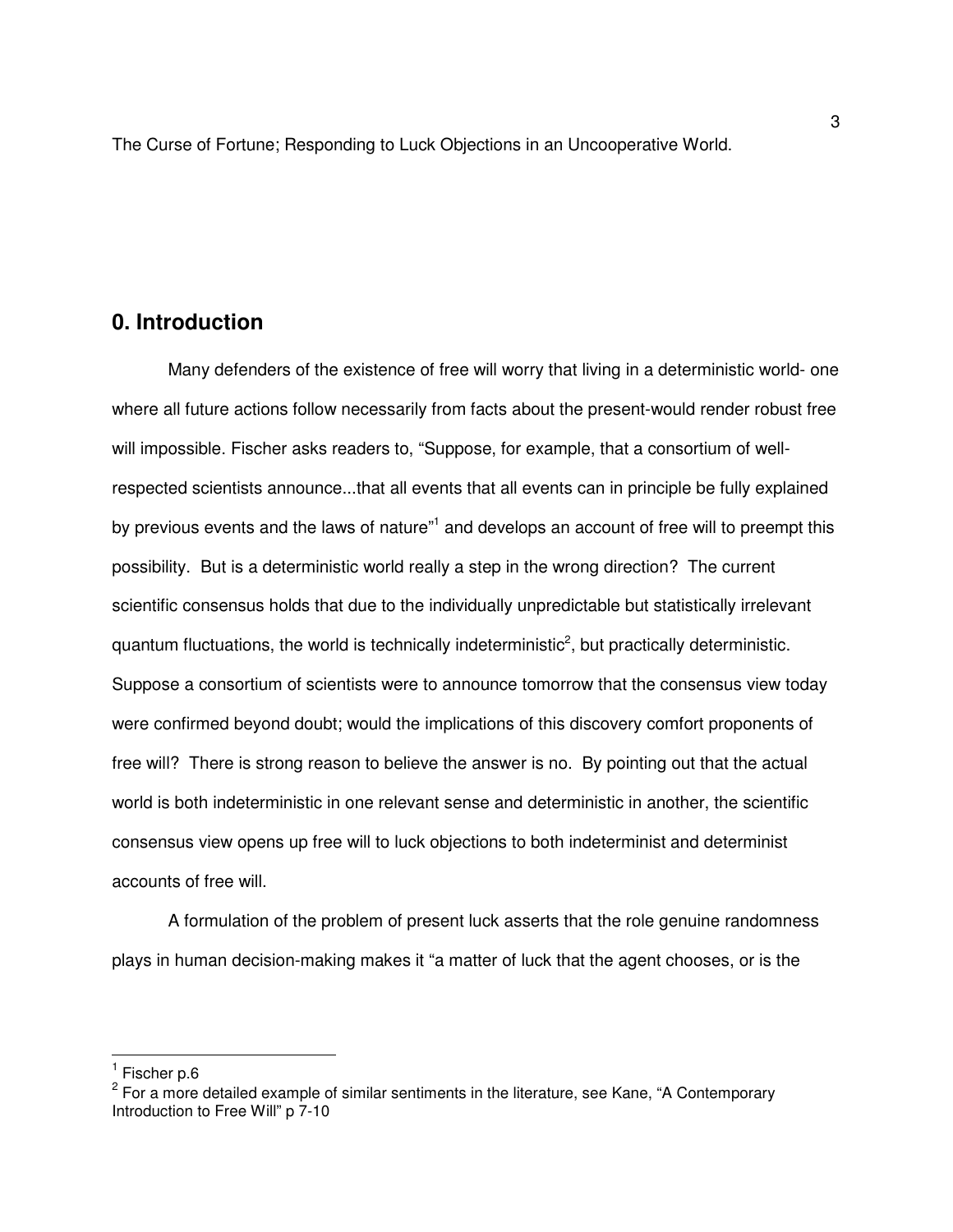The Curse of Fortune; Responding to Luck Objections in an Uncooperative World. source of, the action she actually performs".<sup>3</sup> Practical determinism, too can be used against free will; Neil Levy characterizes the luck problem for deterministic worlds as a "luck pincer". He argues that the necessary connection between agents and their decisions that makes deterministic worlds immune to present luck correspondingly makes decisions a mere function of the agent's initial endowment and environment, both of which are lucky for the agent. The combination of theoretical indeterminism and practical determinism in our world opens free will up to two challenging luck objections. If we are to believe in free will now, we must generate an answer to both of these troubling objections. We may eventually be rescued from one luck objection by empirical findings, but until then we are on our own.

 I am to show that convincing responses to both the problem of present luck and the "luck pincer" can be developed. I also offer an example of an account of free will consistent with both responses and the scientific consensus view of the world. For consistency, I will focus on the luck objections provided by Neil Levy in "Hard Luck" and Alfred Mele's work regarding present luck in "Free Will and Luck". I argue that Frankfurt examples modified to remove technical indeterminism from the actual sequence render present luck unproblematic in our practically deterministic world. To supplement this argument I shall show that one may adopt this strategy regardless of one's view on the success of classical Frankfurt examples in proving determinism. I shall also engage Mele's worry that in situations where the final outcome or "contrastive explanation<sup>"4</sup> of a choice comes down to luck, that choice cannot be free.

 With regards to Neil Levy's "luck pincer" I will argue that the deterministic hor Certainly it's the case that at every point before the agent's decision is actually finalized it's up to quantum mechanics to swoop in and change the decision.n of the pincer is not lethal to free will. I will argue that an (ahistorical) account of free will in which the origin of the agent's endowment is

 3 I will be referring frequently to Neil Levy's luck objections in "Hard Luck"

<sup>4</sup> From Alfred Mele's "Free Will and Luck" Ch.3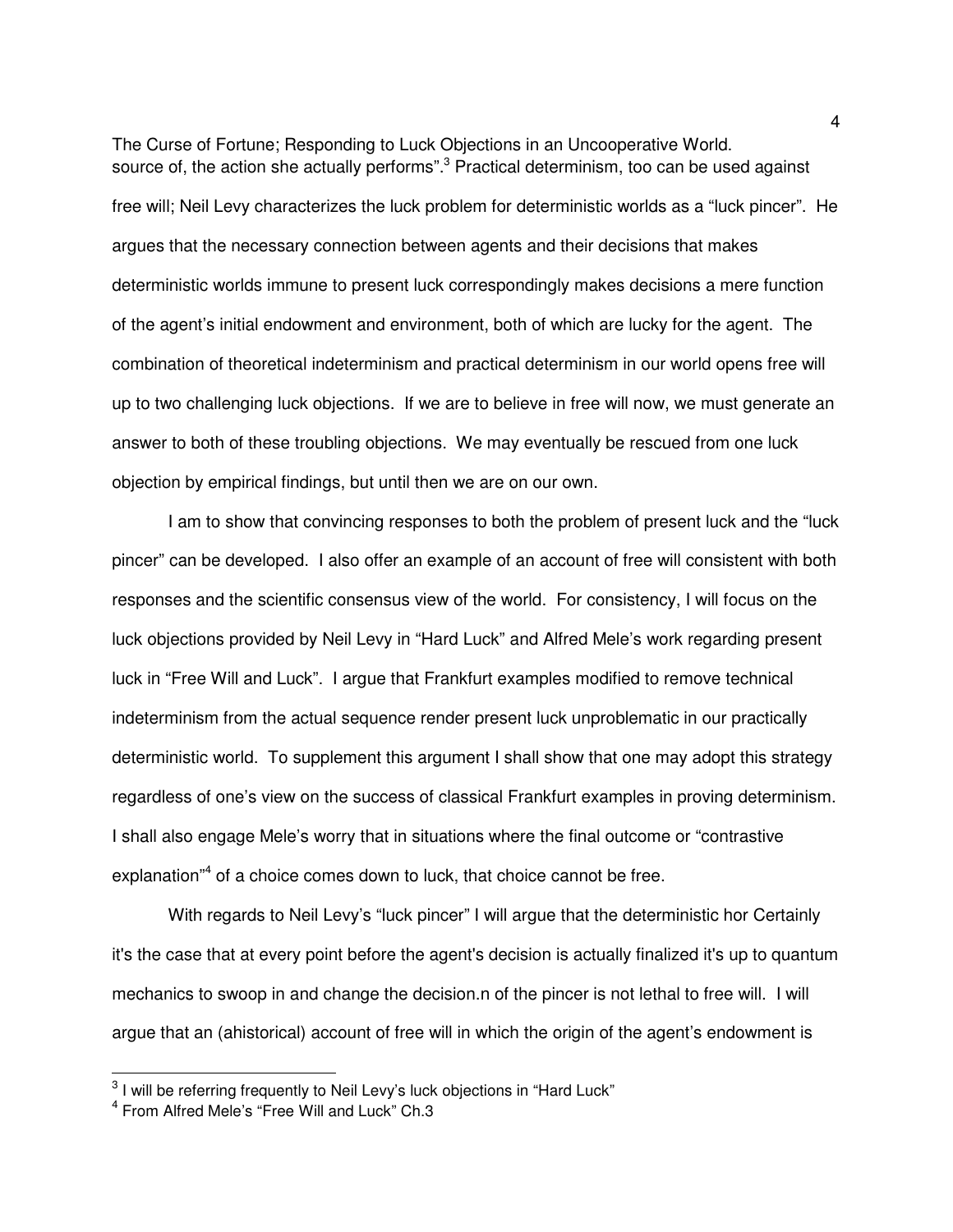The Curse of Fortune; Responding to Luck Objections in an Uncooperative World. irrelevant to freedom is resilient to this objection. By grounding free action in decisions that spring directly from an endowment, free will can be attained even if the formation and alteration of that endowment is always lucky for the agent. I will argue that a decision is free, so long it is a direct application of the agent's character to the perceived situation and endowment-driven decisions qualify as such direct applications. I shall then reconcile an ahistorical version of free will to cases of manipulation and explain why these cases are not overly damaging to the view. Finally, I will argue that real world cases of "direct outpouring" frequently overlap real world cases that are analogous to anti-luck Frankfurt examples.

### **1.Frankfurt examples and Present Luck**

The following adaptation of the problem of present luck makes use of Levy's definition of luck to generate the worry that indeterminism renders free choice impossible:

- 1. When indeterminism plays a final role in an agent' decision making process, nothing about that agent is sufficient to necessitate her decision.
- 2. If nothing about an agent necessitates her decision, then the deciding factor of that decision is external to the agent and outside of the agent's control.
- 3. When indeterminism plays a final role in an agent's decision making process, the deciding factor in a decision is external to the agent and outside of the agent's control.  $(1, 2 \text{ MP})$
- 4. If a fact is external to an agent and outside of her control, and significant for that agent, that fact is lucky for that agent.
- 5. When indeterminism plays a final role in an agent's decision making process, the deciding factors in significant decisions are lucky for the choosing agents. (3,4)MP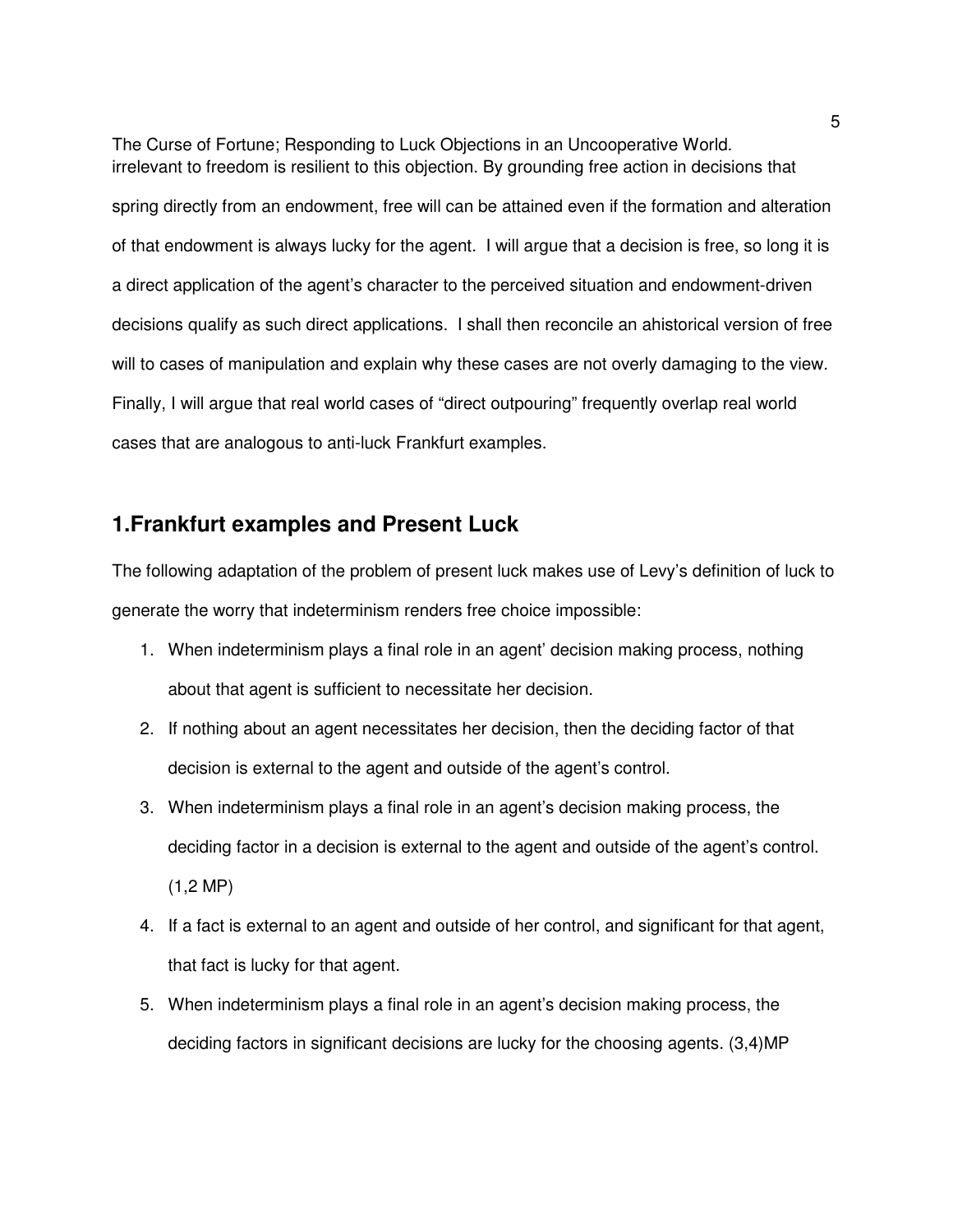- 6. If the deciding factor in a decision is lucky, the chooser does not exercise free will in that decision.
- 7. When indeterminism plays a direct role in the choosing process, choosers do not exercise free will in significant decisions. (5,6)MP
- 8. indeterminism plays a final role in the choosing process.
- 9. Choosers do not exercise free will in significant decisions (7,8)MP

 Essentially, Levy claims that in indeterministic worlds, agents cannot necessitate any particular outcome of a decision. Quantum indeterminacy plays a final role in the fulfillment or frustration of the agent's normal choosing process. Since a final step in the choosing process- the behavior of quantum particles--is outside of the agent's control, and is genuinely indeterministic, it counts as lucky<sup>5</sup> for her, provided the decision is significant. Quantum fluctuations are "final" in the sense that they possess a sort of "veto power" over the agent's mental state and deliberation. In an indeterministic world such as ours, there is always the potential for a random last-minute indeterministic override to alter what the agent chooses. As such, a decision-determining factor in indeterministic decisions is lucky and the agent does not exercise free will in that decision. Since this logic applies to all significant decisions, the argument's conclusion eliminates free will for all significant decisions. Significant here should be understood in the broadest sense, as "making any difference at all", and the agent need not be aware of her choice's significance. The conclusion is clearly unacceptable for most defenders of free will, so they must find some way to question its soundness.

 Since my response to the problem of present luck revolves around the adaptation of classic Frankfurt examples (I will refer to Frankfurt examples concerned with proving alternate possibilities are not required for free will as classic), a brief summary of these influential cases is

 5 A more rigorous explication of the concept of luck can be found in "Hard Luck" Ch.2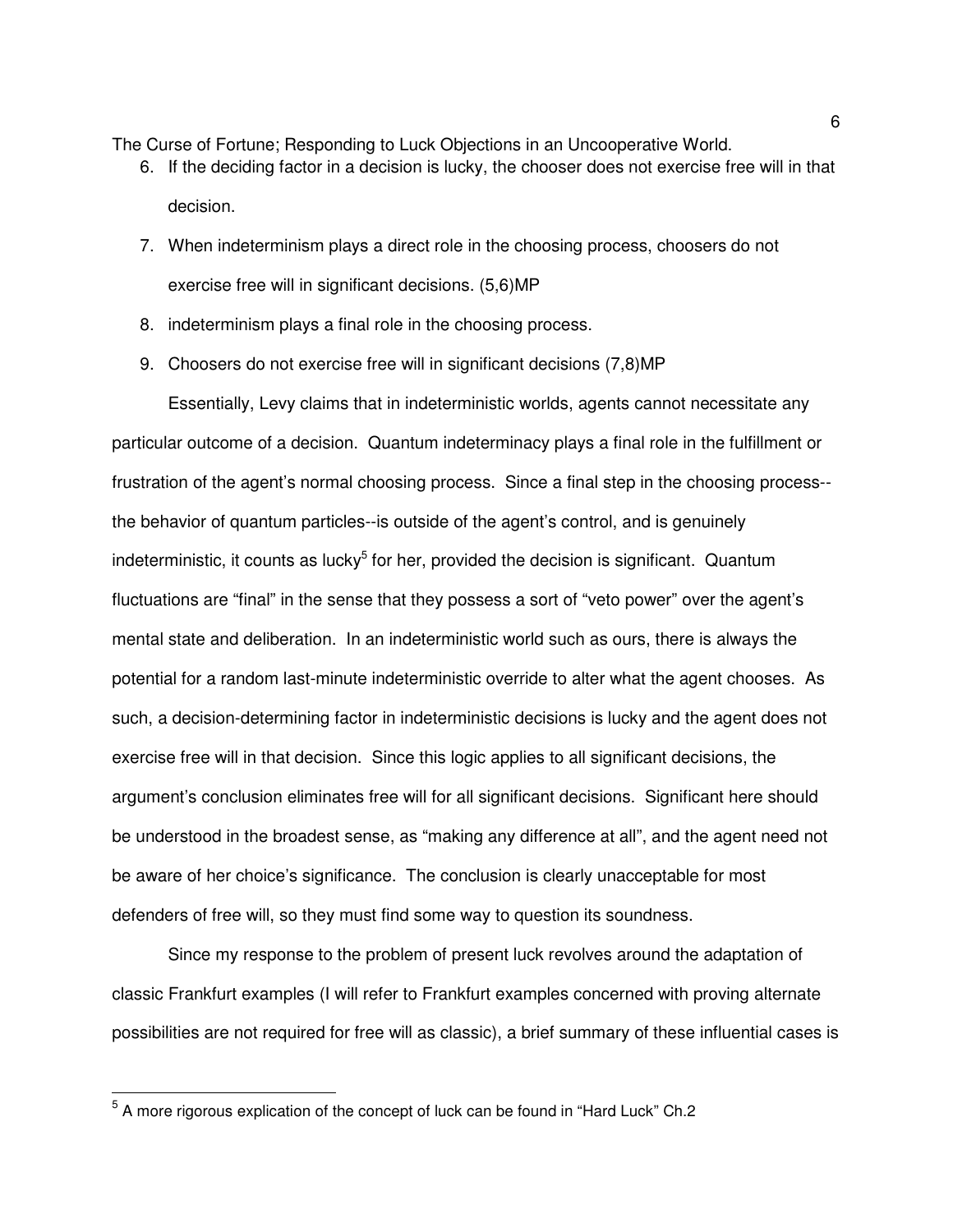The Curse of Fortune; Responding to Luck Objections in an Uncooperative World. in order. Classic Frankfurt examples are putative counterexamples to the statement, "if an

agent does could not have done otherwise than act how he did, then he is not morally responsible for that decision".

In classic Frankfurt examples, the manipulative Black is dead set on our chooser Jones acting according to his plan. The original case continues as follows:

"Black does nothing unless it is clear to him…that Jones is going to decide to do something *other* than what he wants him to do. If it does become clear that Jones is going to decide to do something else, Black takes effective steps to ensure that Jones decides to do...what [Black] wants him to do… Now suppose that Black never has to show his hand because Jones, for reasons of his own, decides to perform and does perform the very action Black wants him to perform. In that case, it seems clear, Jones will bear precisely the same moral responsibility for what he does as he would have born if Black had not been ready to take steps to ensure that he do it." $6$ 

The critical feature of the Frankfurt case is the isolation of the feature of the world that eliminates Jones' possibilities from the real-world. Black's manipulation plays no role in the actual sequence of Jones' decision, and thus Jones chooses exactly as he would if he had truly had said alternatives. Thus, the recipe for a frankfurt example is to construct a situation where the supposedly necessary condition is absent, but its absence has no effect on the actual decision. As such, we are left with a situation in which the lack of a supposedly essential factor cannot affect the situation's end result.

Tweaking the formula presented by classic Frankfurt examples can provide just this response by providing a counterexample to premise (6) If the deciding factor in a decision is

-

<sup>6</sup> From Frankfurt "Alternate Possibilities and Moral Responsibility" p 835-836.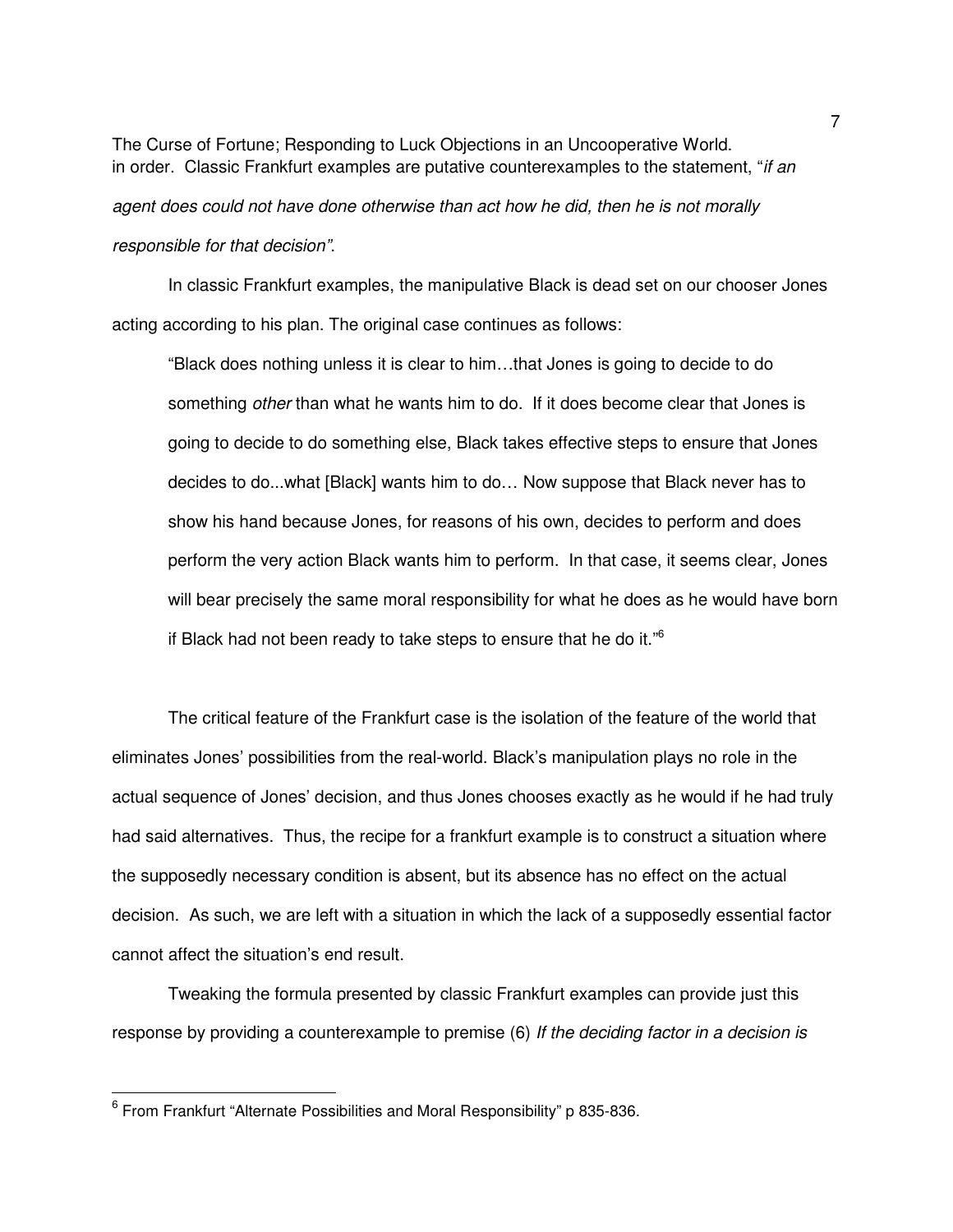The Curse of Fortune; Responding to Luck Objections in an Uncooperative World. lucky, the chooser does not exercise free will in that decision. Applying the method of Frankfurt examples, we set out to create a case where the deciding factor in a decision is lucky, but the chooser still manages to act freely. We do this by relegating the "luckiness" of the choice to counterfactual space, and letting the situation play out as it would in a luckless scenario. I will describe such cases directed at highlighting the irrelevence of luck as "anti-luck" Frankfurt examples.

Consider the following case. Black and Jones inhabit a technically indeterministic but practically deterministic world much like ours! Suppose further that in this world, normal decision-making processes are deterministic. Given his extensive information on Jones' mental states, Black knows that Jones will act in a very boring and practical manner. Being a tad eccentric, Black wishes to interject a little chaos into the situation. He installs an indeterministic device in Jones' brain, which uses genuinely random quantum processes to simulate 100 coin flips. If all of the flips come up "heads", the device will deterministically override Jones' decision to the most fun and spontaneous alternative (as programmed by Black). The box remains inactive for the entire deliberative process, simulating its flips and either interfering at the moment of Jones' decision or remaining dormant the entire time. Unsurprisingly, in the actual world at least one flip is tails, and Jones proceeds to decide exactly as he would have in the nearest deterministic universe. The box very explicitly makes Jones' ultimate decision a matter of luck, yet in no way interferes with Jones' decision. Black later responds to the accusation that he has rendered Jones' decision unfree by pointing out that his box had no more influence on Jones' decision than the music box his daughter had been using at the time. He argues that if Jones did not decide freely, Black's box is certainly not the cause of this limitation.

One important point demands clarification: even if successful this anti-luck Frankfurt case does not constitute a strict counterexample. After all, if for some reason Jones did not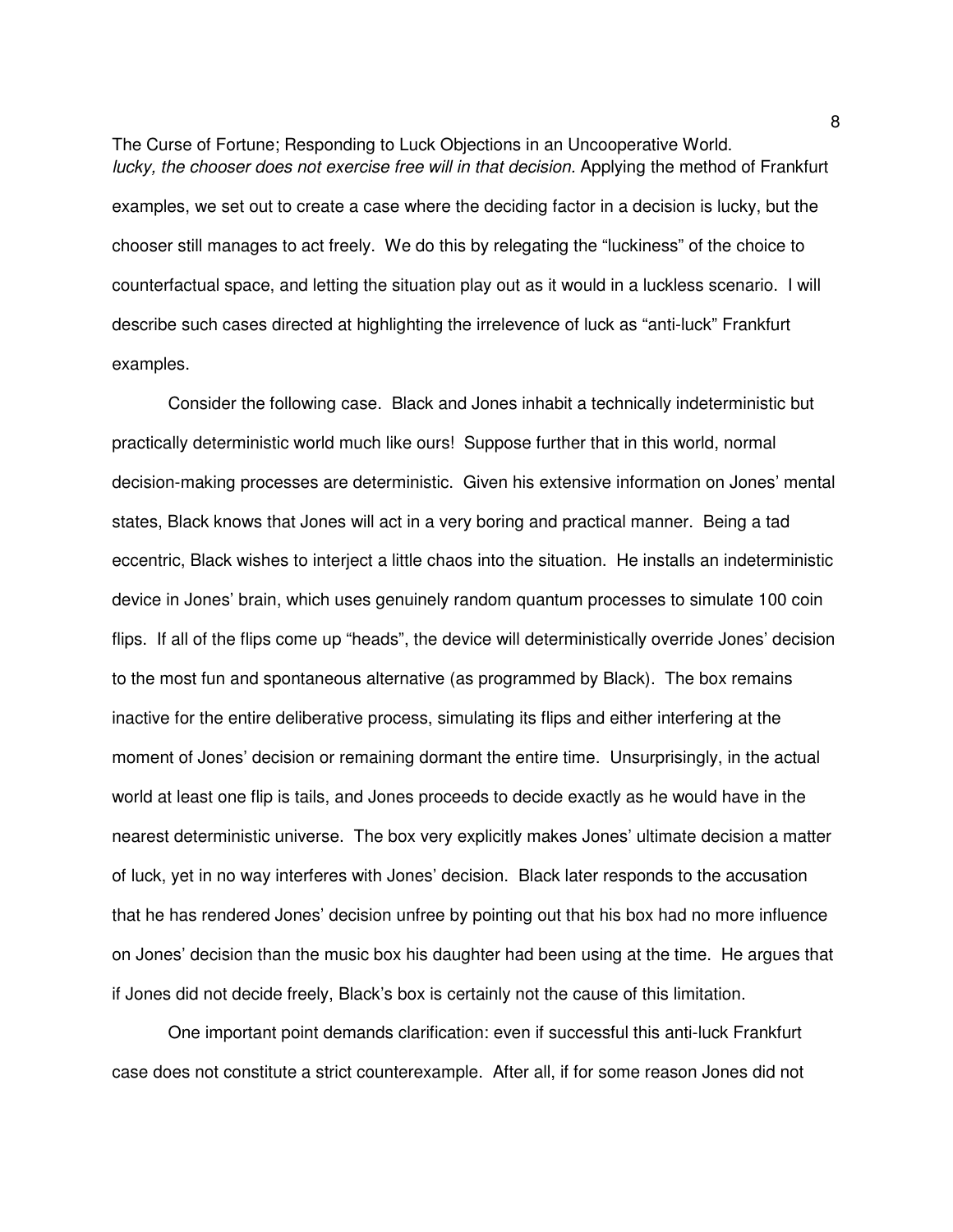The Curse of Fortune; Responding to Luck Objections in an Uncooperative World. have free will to begin with, Black's tampering will certainly not restore it.<sup>7</sup> What the example does show; however, is that-in practically deterministic choices-lucky factors are no danger to the agent's free will provided they don't interfere significantly with the causal chain. Thus, antiluck Frankfurt examples move the question of free will back a step, to whether free will is possible in a practically deterministic world. To answer that question in the affirmative is beyond the scope of this paper. But the ultimate success of anti-luck Frankfurt examples is related to the success of my response to the luck pincer in the sense that the success of the latter offers a good reason to believe that this response to present luck is likewise fruitful, since one significant objection to practically determinism free will has been answered. I will postpone concerns about practically deterministic free will and move to consider possible objections to the anti-luck Frankfurt examples in themselves.

### **1.1 Anticipated objections to anti-luck Frankfurt examples.**

One immediate objection that may spring to mind for many libertarians is that the classical Frankfurt examples upon which the anti-luck examples are based fail<sup>8</sup>. As such it is possible that anti-luck cases fail in an analogous way. I will briefly sketch out the common objections to classic Frankfurt cases and explain why similar problems do not apply to the antiluck examples. I will discuss both the "flicker of freedom" and "indeterministic world" objections.

Dismissing the "flicker of freedom" objection is the most simple of the two. Objectors argue that for Black to be able to rule out alternate possibilities he must be able to identify some factor in Jones' behavior that reliably indicates his future decision to misbehave. As such, if Jones were to act against Black's wishes he would make some facial twitch or play with his hair

 $\overline{a}$ 

 $7$  Unless what Jones was missing was exactly and only the sort of alternative possibilities technical indeterminism provides. But most proponents of alternative possibilities require the agent have control over which possibility is selected, which Jones does not.

<sup>&</sup>lt;sup>8</sup> I personally disagree with this statement; however, I will neglect to defend the classical Frankfurt cases here, instead showing why the best objections to them fail to apply to anti-luck cases.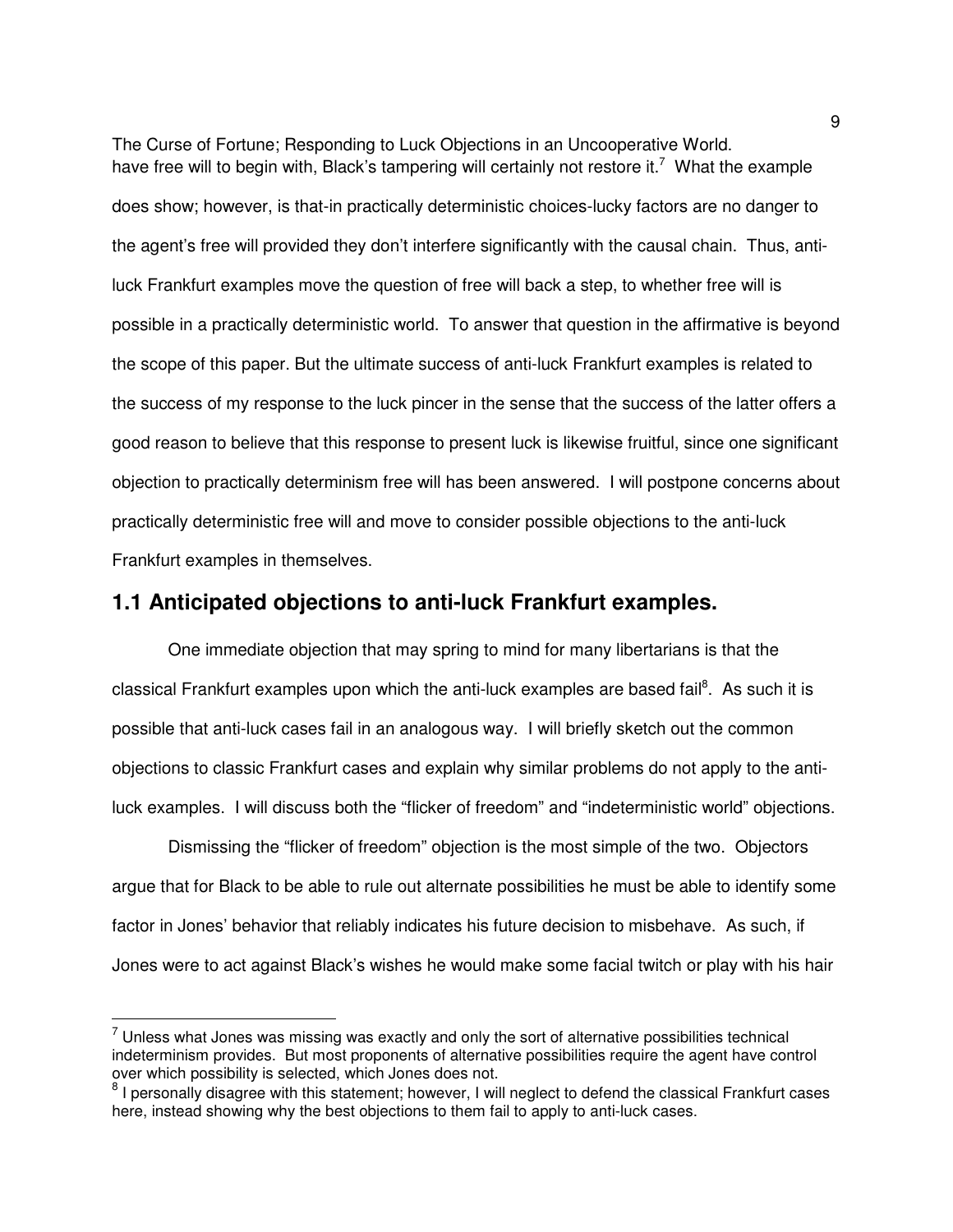The Curse of Fortune; Responding to Luck Objections in an Uncooperative World. a certain way or some other such indicator. Objectors claim that the legitimate alternative possibility Jones had when making this sign is the act through which he can be morally responsible for his eventual decision. Fortunately, similar objections do not apply to anti-luck examples. While it is true that Jones' previous choices were not subject to present luck at any time before the moment of his decision, it is not the case that the presence or absence of any previous indeterministic luck has any impact on whether the deciding factor in this decision is lucky. The indeterminism box is completely insensitive to Jones' history. Put simply, an agent cannot be free from luck in any particular decision solely in virtue of some fact about a previous decision.

The "indeterministic world" objection to classic Frankfurt cases can be sketched as follows in argument form:

1.Jones inhabits either a deterministic or indeterministic world.

2.If Jones' world is indeterministic Black cannot know with certainty that Jones will not decide contrary to his expectation.

3. If Jones' world is deterministic Black's meddling is inconsequential to his lack of alternative possibilities.

4.if Jones inhabits an indeterministic world then Black fails to remove all alternative possibilities

5. if Jones inhabits a deterministic world then Black's meddling is irrelevant to the question of moral responsibility.

6. Either Black fails to remove alternative possibilities or his meddling is irrelevant to Jones' moral responsibility.

7. So classic Frankfurt examples fail to demonstrate that alternate possibility is unnecessary for moral responsibility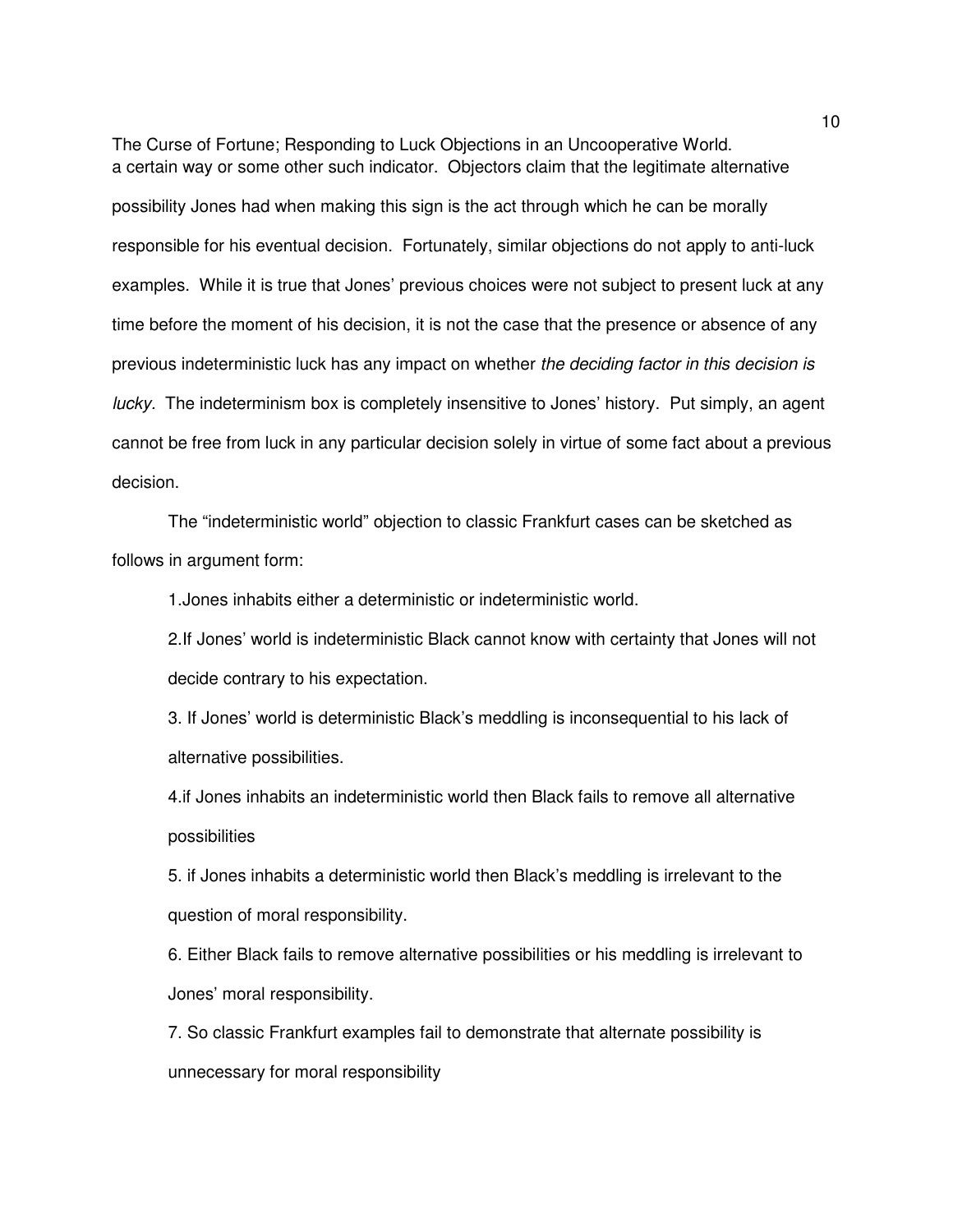Regardless of the success of such objections against classic examples, there is no vagueness about the sort of world Jones inhabits in the anti-luck example. It is explicitly stated that anti-luck Jones inhabits a technically indeterministic but practically deterministic world. It is no coincidence that this is exactly the world described by the current scientific consensus, since this paper is directed at developing answers to the luck problems that arise in what scientists believe is the actual world. The technical indeterminism is consistent with the sort of genuinely random event required in the example, so there is no hidden ambiguity about the state of the world in anti-luck examples to be scrutinized.

 Alfred Mele has characterized a parallel worry regarding present luck in indeterministic worlds by referring to contrastive explanation<sup>9</sup>. It is worth asking if anti-luck Frankfurt examples fail to secure free will from worries regarding contrastive explanation that spring from present luck. Mele voices the worry that-in indeterministic worlds-for any agent X who chooses action A, there is an identical agent  $X^*$  in a nearby possible world who chooses something other than A. Since the agents are exactly identical up to the moment of decision, the difference between the two worlds that explains the X's diverging choice must be completely external to X, a matter of luck.

Let us put our anti-luck Jones in Mele's framework and see how his free will holds up. As per Mele's objection, there exists a nearby Jones\* who makes the fun and exciting decision Black recommends at the final moment. Moreover, in the anti-luck example, it is abundantly clear that the factor explaining the difference in choices is Black's indeterminism box, (more precisely the sequence of quantum "coin flips" it simulates), a clear source of luck for Jones. So the only difference between Jones and Jones\* is a matter of luck, as Mele claims. Is this fact cause for worrying about Jones' free will?

-

 $^9$  "Free Will and Luck" p70-73, Ch.1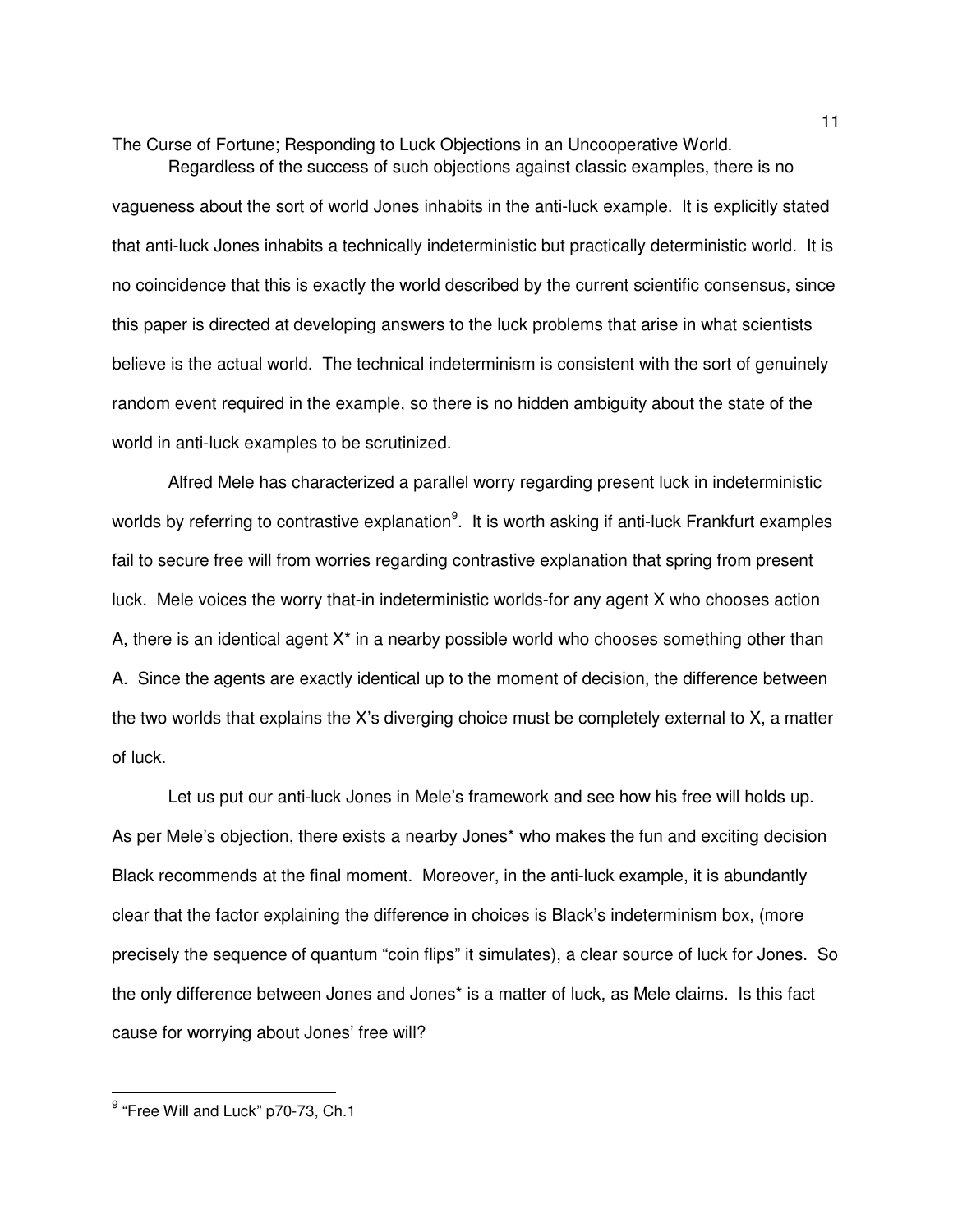I claim that there is one salient difference between Jones and Jones\*, explaining why Jones is exercising free will in the situation. For Jones\*, the indeterminist box overrides his determining natural proclivity towards boring action. Jones\* is a victim-or perhaps beneficiaryof luck. Jones, in contrast, is completely unaffected by the indeterminist box, and chooses normally according to his personality, rational capacities and assessment of the situation. The luck introduced into the situation by Black's box fails to causally interact with him in any way. The difference between Jones and Jones\* is merely a matter of luck, but that luck matters only for Jones\*.

One way Mele motivates the problem from contrastive explanation is to question the legitimacy of aiming differing moral judgements at identical agents who differ only in regard to their good or bad luck in making a particular choice. Can we blame Jones for his boring decision, or praise Jones\* for his exciting decision, given that the difference between their choices is a matter of luck? It seems that we can hold Jones responsible; his decision to act boringly was not influenced by luck at all. In contrast, Jones\* acted in an exciting matter only because of Black's box. His decision to act excitingly is merely the result of a series of unlikely quantum swerves in the box, and are not a consequence of his beliefs, values or deliberation. Because of this we can justifiably criticize Jones for his boring action, although we cannot praise Jones\* for his exciting choice. Although the **contrastive** explanation of the differing choices indeed makes exclusive reference to luck, luck plays no part in the **actual** explanation of Jones choice; he acts exactly as he would in a luckless world. It is the presence of luck in the **actual** explanation of Jones\*'s decision that makes his action unfree.

It may be legitimately charged that anti-luck Frankfurt examples only answer the problem of present luck in certain specific situations. Because of this, it may be thought their utility in defense of free will is highly limited. For instance, in the anti-luck case, the indeterministic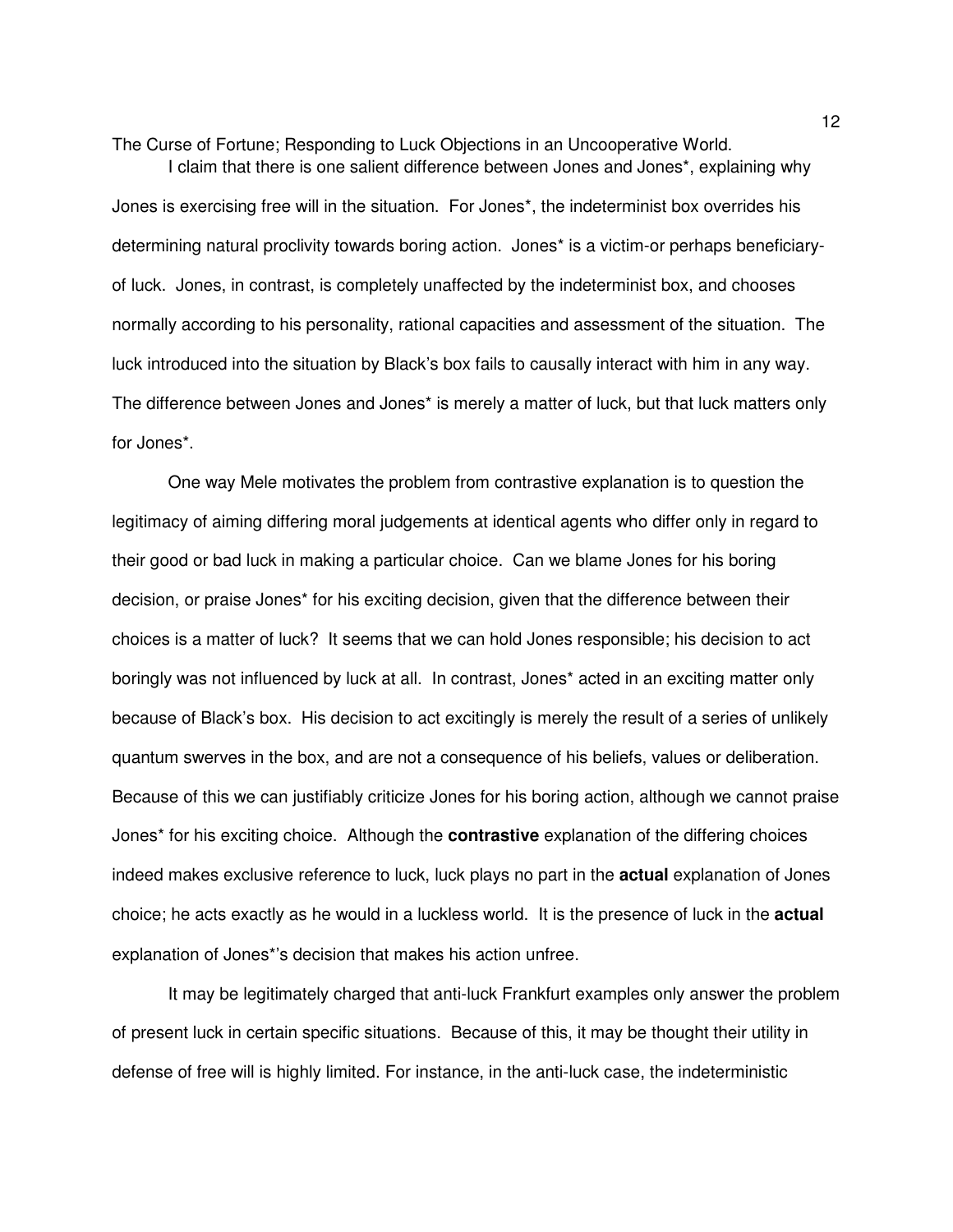The Curse of Fortune; Responding to Luck Objections in an Uncooperative World. factors of the universe are completely external to his decision process. In the real world; however, quantum events occurring in our brains are necessary components of our decisionmaking in the direct physical sense. Does this disanalogy cripple anti-luck cases? The answer seems to be no, on the level of the neurons, quantum fluctuations rarely, if ever, have any impact. They are technically a component of decision making processes, but as with Black's box, quantum fluctuations are capable of having a significant impact on decision making only on massively lucky occasions. Like the box they can, in principle, significantly impact decisions, but in situations where they do not, quantum fluctuations likewise pose no threat to free will.

But the objector's initial point still stands; anti-luck cases only successfully resist free will when lucky elements fail to override the decision the agent would make in a nearby deterministic world. If Jones were incapable of deterministically choosing between the boring and exciting choice, Black's box would clearly make his eventual decision a matter of luck, regardless of whether or not it was activated. When there is no sufficient cause within the agent for making a particular choice, any chancy deciding factor is capable of rendering the decision a matter of luck. It is only in cases where the agent is significantly or even drastically in favor of one choice over the other that present luck is irrelevant. The exact number of this significance threshold is vague, but it is certainly satisfied if the chance of failure is less than the chance of 100 coins flipping heads. And the scientific consensus is that the possibility of a series of quantum fluctuations occurring being sufficient to override an entrenched decision with a significant deliberative process is certainly below that threshold. As such, in situations where the agent is vastly predisposed in favor of a certain decision and no lucky factor interferes with that decision, the fact that the decision's determining factor is lucky fails to undermine that agent's free will.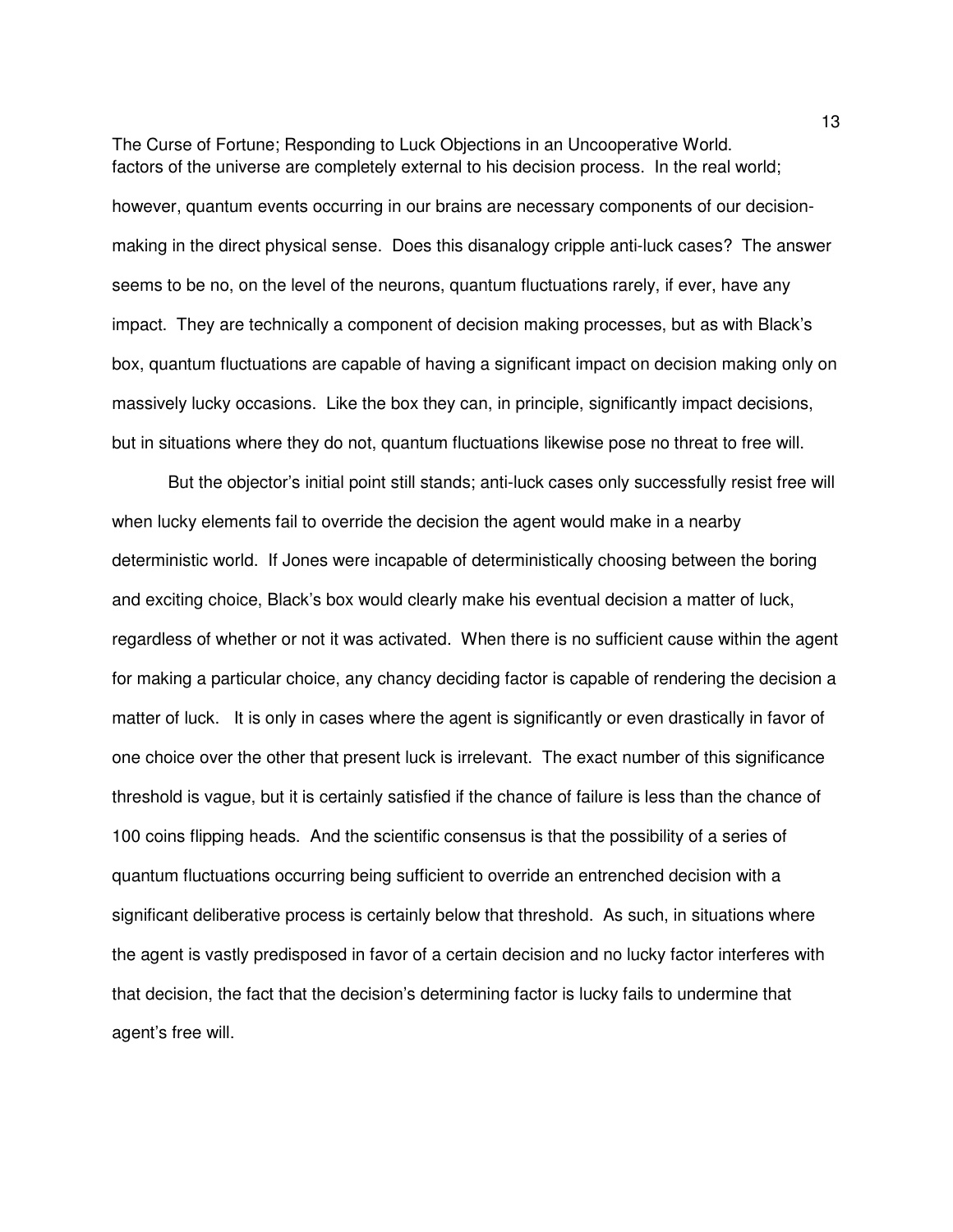### **2. Practical determinism and the Luck Pincer**

 While I have been leaning heavily on Neil Levy's definition of luck to characterize the problem of present luck, Levy himself agrees that "Libertarianism can dispense with chanciness by borrowing...heavily from compatibilism<sup>"10</sup>. Levy allows that "real world" accounts of free will that are technically indeterministic but practically deterministic can withstand the problem of present luck by itself. But Levy claims deterministic accounts of free will are vulnerable to a "luck pincer", which combines Issues of indeterministic and deterministic luck.

Here is a summary of Neil Levy's "Luck Pincer"<sup>11</sup>

- 1. A deterministic agent's endowment<sup>12</sup> is purely a matter of luck for that agent.
- 2. External deliberation-influencing factors are lucky for a deterministic agent.
- 3. If an agent's endowment at a given time is a matter of luck, so are the decisions settled by that endowment.
- 4. Decisions completely settled by an agent's endowment are a matter of luck for that agent. (1,3) MP
- 5. To the extent that an agent's endowment fails to completely settle a decision, her decision is decided by external factors which are lucky for that agent. (2)
- 6. A deterministic agent's decisions are always settled by a combination of her endowment and external factors.
- 7. A deterministic agent's decisions are always a matter of luck for her. (4,5,6)

 $\overline{a}$ 

<sup>&</sup>lt;sup>10</sup> Levy "Hard Luck" 77.

<sup>&</sup>lt;sup>11</sup> Ibid. argument adapted from Ch.4.

 $12$  Levy defines an endowment as the collection of an agent's desires, beliefs, values and deliberative tendencies.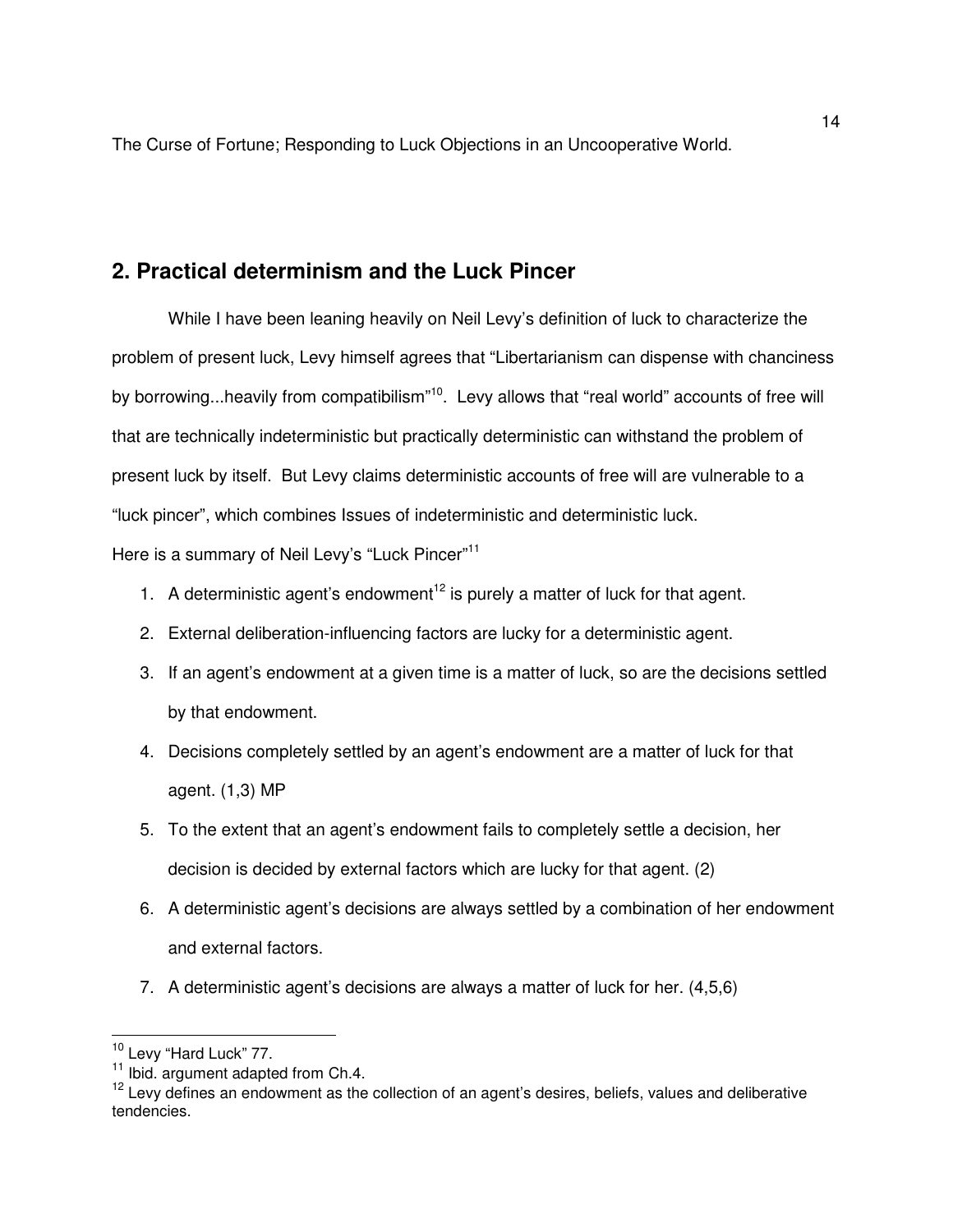- 8. Decisions that are a matter of luck cannot be free.
- 9. Deterministic agents cannot act freely. (7,8)MP

The force behind Levy's argument comes from two complementary sources: initial endowments and external environmental factors. Our initial endowments are indeed lucky for us. We exercise no control over them, they are highly significant for us, and are drastically different for many others. Conjointly, this lack of control, high significance and variation across individuals is sufficient for the selection of our initial endowment to count as lucky. Additionally, in a deterministic world, decisions our endowments leave "up in the air" must be settled by external factors (usually during the deliberative process). Subconscious influences brought on by physical circumstances frequently influence our moods. Environmental inputs can also determine which deliberative considerations are brought to mind in deliberation or left unnoticed. A radio melody can remind us to consider our mother, youth, or how much we hate our neighbor. The "gaps" our endowments bring to difficult decisions are settled in one way or another by these external lucky factors. On the surface, it appears as if deterministic agents are besieged by luck on all sides.

 I will offer an argument for the conclusion that decisions resulting from our endowments are free. I will claim that my argument is superior to Levy's because the individual premises are more reasonable than Levy's (3) If an agent's endowment at a given time is a matter of luck, so are the decisions settled by that endowment. Specifically, I will argue that my second premise is significantly more firmly established than (3). As such, readers should prefer my argument to Levy's. I shall refer to my argument as "the Outpouring argument" to differentiate it from Levy's "Luck Pincer". I shall refer to my preferences in shorthand by (O1) for premise 1 to avoid confusion.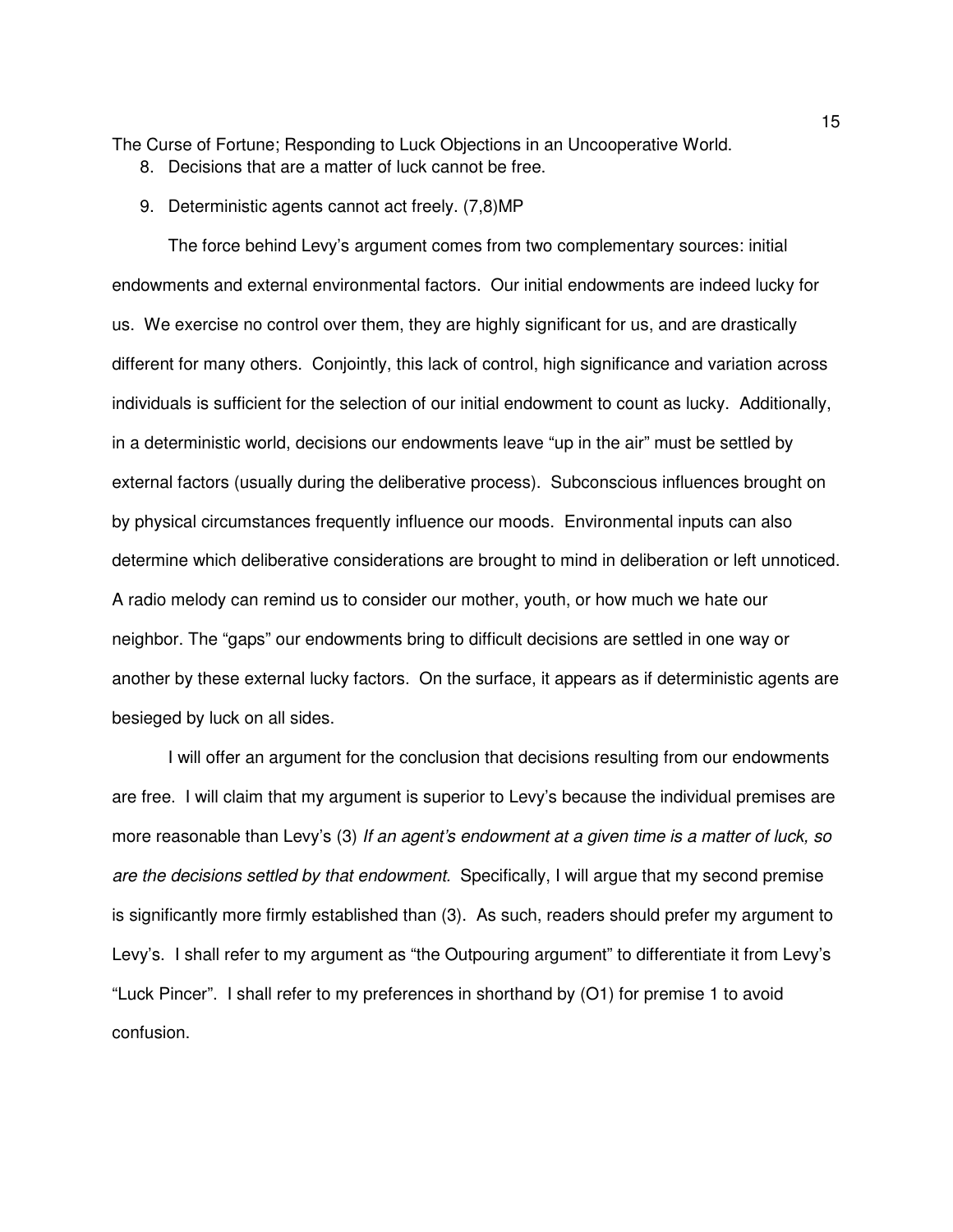- 1. If a choice is the direct outpouring<sup>13</sup> of who we are at the moment we make it that choice is free.
- 2. In situations where our endowment (desires, values, deliberative tendencies) is sufficient to (practically) determine our decisions, our choice is the direct outpouring of who we are at the moment we make it.
- 3. In situations where our endowment is sufficient to practically determine our decisions, our choice is free. (1,2) MP

My sub-argument for (2) runs as follows:

- a. Suppose not (2). Then there exists some component of our identity relevant to decision making not expressed in the normal application of our endowment.
- b. But there is no such component of our identity.
- c. So (2). (a,b CONT)

-

## **2.1 Anticipated objections to Outpouring Argument**

Since the Outpouring Argument is valid, objectors will likely take issue with either premise (O1) or (O2). I will discuss (O1) only briefly, as it strikes me as generally uncontroversial. (O1) states If a choice is the direct outpouring of who we are at the moment we make it that choice is free. I am not sure what could be expected of free will other than that it allows us to be the direct causes of our decisions in the absence of external interference. Luck objections, alternate possibility worries, and concerns about divine foreknowledge all seem at their core to object to outpouring. The primary worry of these objections is some factor **outside** of the agent's normal decision-making method is actually responsible for some significant portion of decisions. It is informative that there is no "agential" problem of free will; the

<sup>&</sup>lt;sup>13</sup> I am simply using outpouring as a term for the natural application of our endowment to the perceived situation. Significant outside interference in the decision constitutes a violation of the outpouring condition.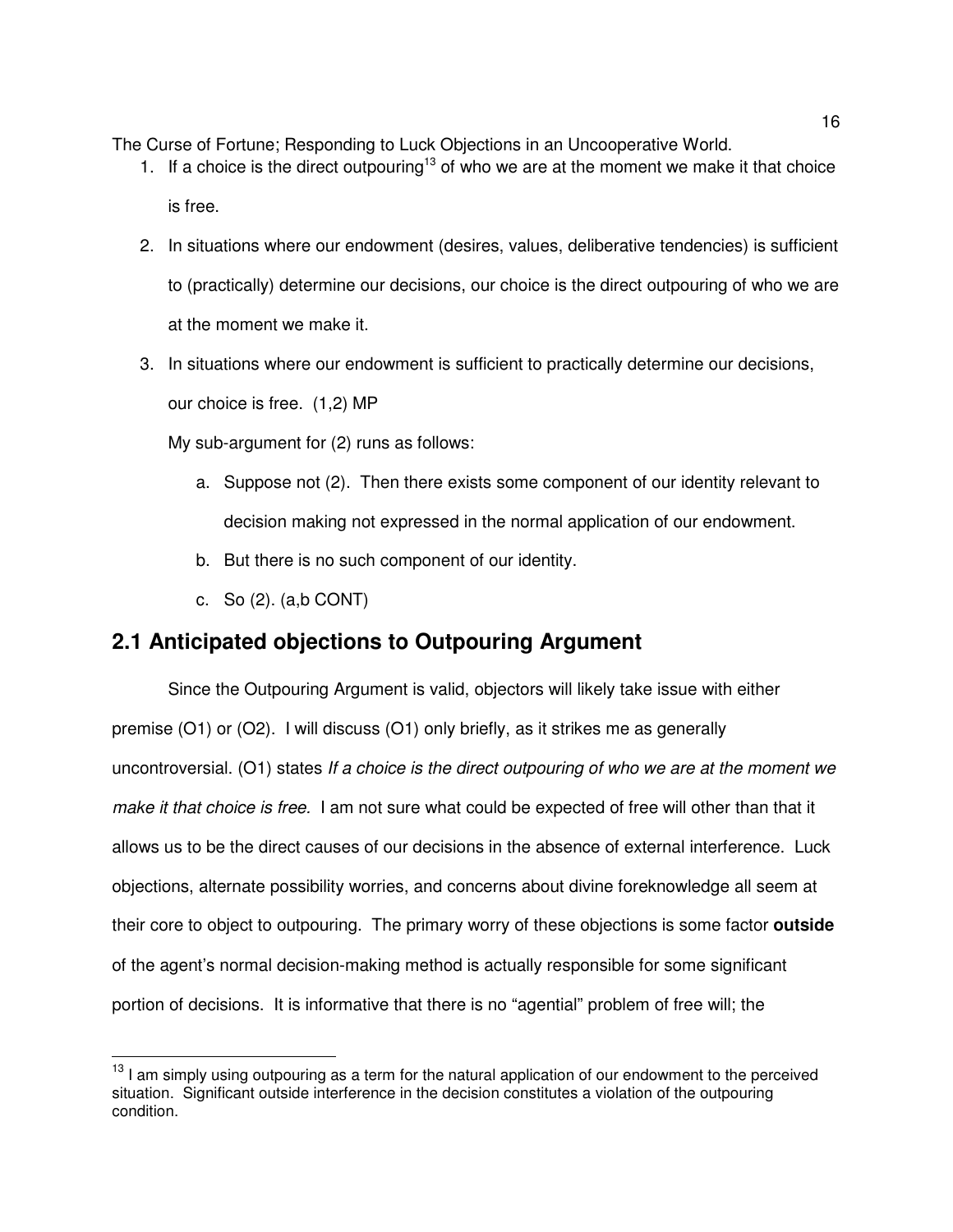The Curse of Fortune; Responding to Luck Objections in an Uncooperative World. possibility that the agent makes her own decision according to her rationality and perceived judgment is a desired outcome for nearly all free will defenders. That said, an argument demonstrating that agents must rely on some would be highly interesting and informative, and I would welcome such a unique response.

The second claim is the more contentious of the two: (O2) In situations where our endowment (reasons, values, deliberative tendencies) is sufficient to (practically) determine our decisions, our choice is the direct outpouring of who we are at the moment we make it. I will not discuss issues relating to present luck in this segment since my defense is recorded above. As indicated in my sub-argument, if the natural application of our endowment to our perceived circumstances fails to constitute the natural outpouring of who we are, there must be some part of our identity relevant to decision making that fails to be expressed in our endowment. The obvious question arises naturally; what could this additional part of us possibly be? It cannot be our deliberative tendencies, desires, values or the like since those are explicitly contained in our endowment. It is part of us, so external factors are also ruled out. The extra factor supposedly necessary for a decision to count as a direct outpouring is thus nothing in what is generally accepted to be our normal decision making process, and nothing external to our character. We are looking for some hidden corner of our agency that is both necessary our decision to be a natural extension of who we are and not contained in the complete picture of our desires, values, memories, deliberative nature, or character.

 This quandary brings to mind the mysterious extra factors frequently offered in response to the problem of present luck. Ironically, such ideas here do more to hamper the cause of free will than to promote it. In this case; however, it is not enough for objectors to suggest that these factors exist and help enhance agential freedom. It must be argued that these factors are also essential to our agency so that an action cannot be a direct outpouring of who we are without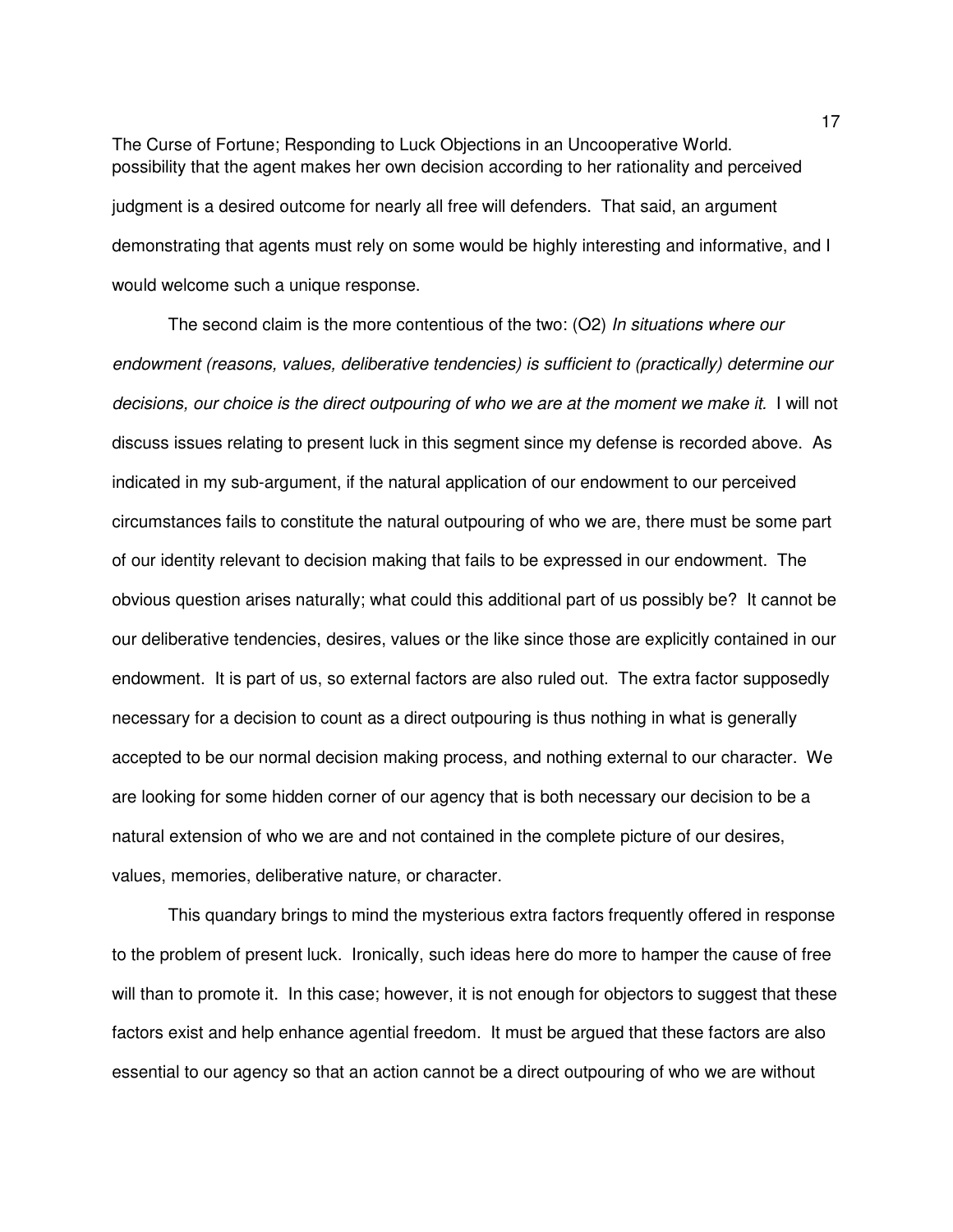The Curse of Fortune; Responding to Luck Objections in an Uncooperative World. their application. Such a significant metaphysical claim would require its own paper to address, but suppose for a moment there does exist some additional component of our agency whose intervention was necessary for direct outpouring and presumably free action. Agentcausationists, for example, might champion the existence of some such component of our identity. Since this extra factor might not be expressible through normal means, it is now possible that decisions from our endowment may not be direct outpourings of who we are at the moment, since those decisions will fail to reflect this non-physical yet essential aspect of our identity.

Despite this possibility, the outpouring argument is only in danger if this factor for some reason cannot be expressed in normal deterministic decision-making processes. To claim both that some external factor exists that is both necessary for us to choose as a direct outpouring of our agency **and** cannot be exercised in conjunction with our endowment is a high standard indeed. The outpouring argument need not fear this eventuality until significant work is done showing its plausibility.

 There is room in the logical space for another objection. There may be some factor necessary for a decision to qualify as a direct outpouring that simply does not exist in agents in our world. To make this claim; however, is largely ad hoc, as there is no legitimate preliminary reason to believe such a factor exists. On the face of it, if you were divinely guaranteed that your actions would stem directly from your values, desires, character and assessment of the situation without interference, would your initial response be one of skepticism about your ability to make decisions as direct outpourings of your character? Your divine blessing guarantees that outside factors will not intervene or determine your deliberations; your decisions are always determined by the normal application your nature as a rational agent to the situation at hand. If this is not sufficient for a choice to be a direct outpouring of who you are, what is?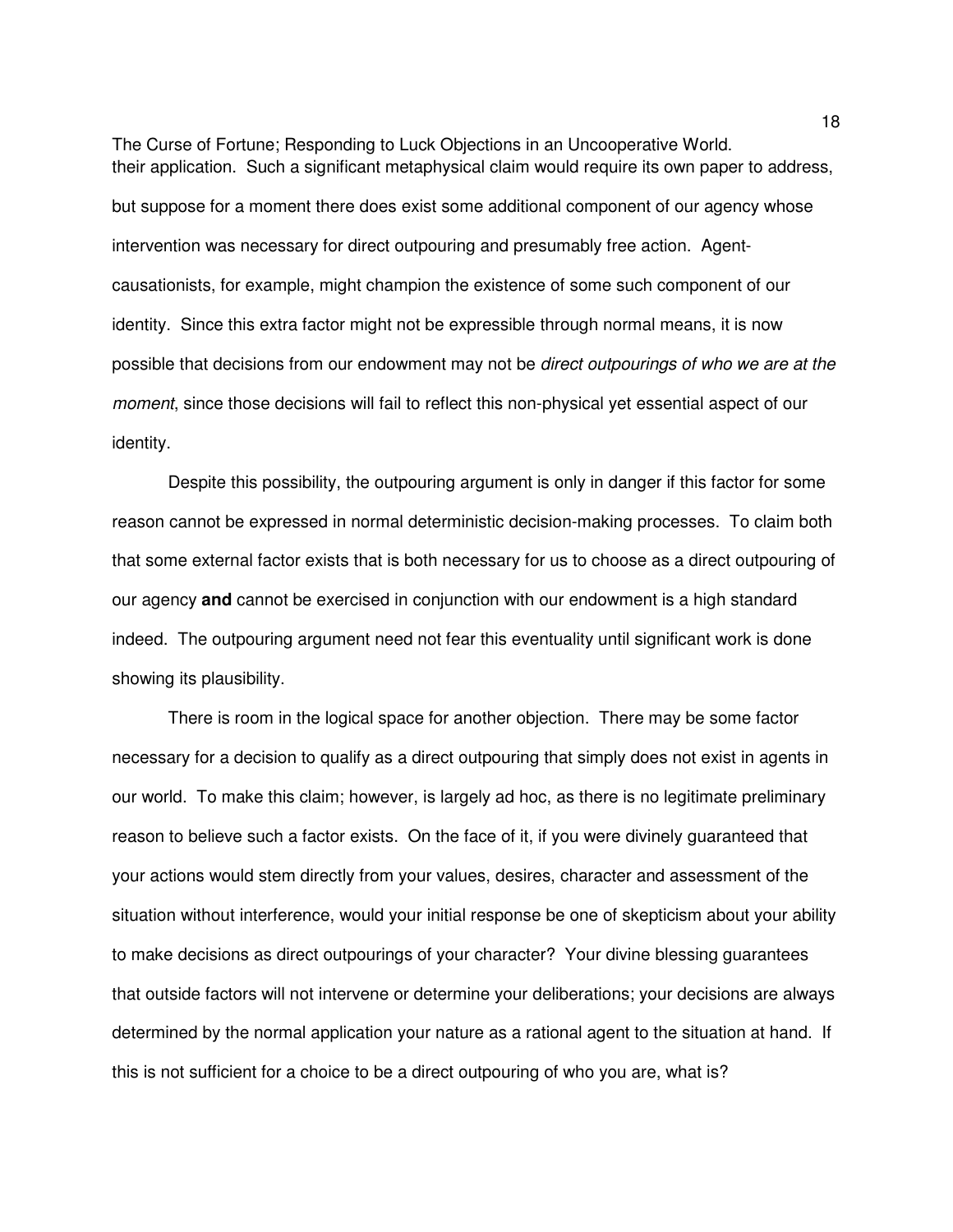In summary, I argue that the premises of my response to Levy, especially the weakest premise, (O2) In situations where our endowment (desires, values, deliberative tendencies) is sufficient to (practically) determine our decisions, our choice is the direct outpouring of who we are at the moment we make it. I claim that if  $(O2)$  is false, there must exist some integral choice-making aspect of our agency outside of and incapable of being implemented through our endowment. Since such a factor is unlikely to exist, we have drastic reason to prefer the acceptance of  $(O2)$  than to Levy's  $(3)$  If an agent's endowment at a given time is a matter of luck, so are the decisions settled by that endowment. Suppose you buy an orange at the store, and your current endowment is strongly inclined towards oranges by luck. This does not make your decision for an orange lucky for you **now.** After all, in a very important, perhaps even comprehensive sense, you **are** your endowment. Given this, you may be lucky to be the way you are, but your choice to buy the orange stemmed directly from your character at the moment you made the decision. To claim that this constitutes not only luck, but luck of the significant and unacceptable variety is rightly viewed with suspicion. I hope I have convinced my readers likewise.

#### **3.Conclusion**

Scientific consensus opens up free will defenders to objections based in both nondeterministic and deterministic aspects of the world. Technical indeterminism makes free will vulnerable to the problem of present luck. Anti-luck Frankfurt examples can diffuse this worry in situations where luck fails to intervene with the chooser's actual sequence. Neil Levy's luck pincer creates a parallel worry that combines the question of present luck with a new, deterministic element. Since our endowments are generated and impacted heavily by lucky factors outside our control, decisions that spring from them must also be a matter of luck. I argue that in such situations, endowment-driven decisions can still be the direct outpouring of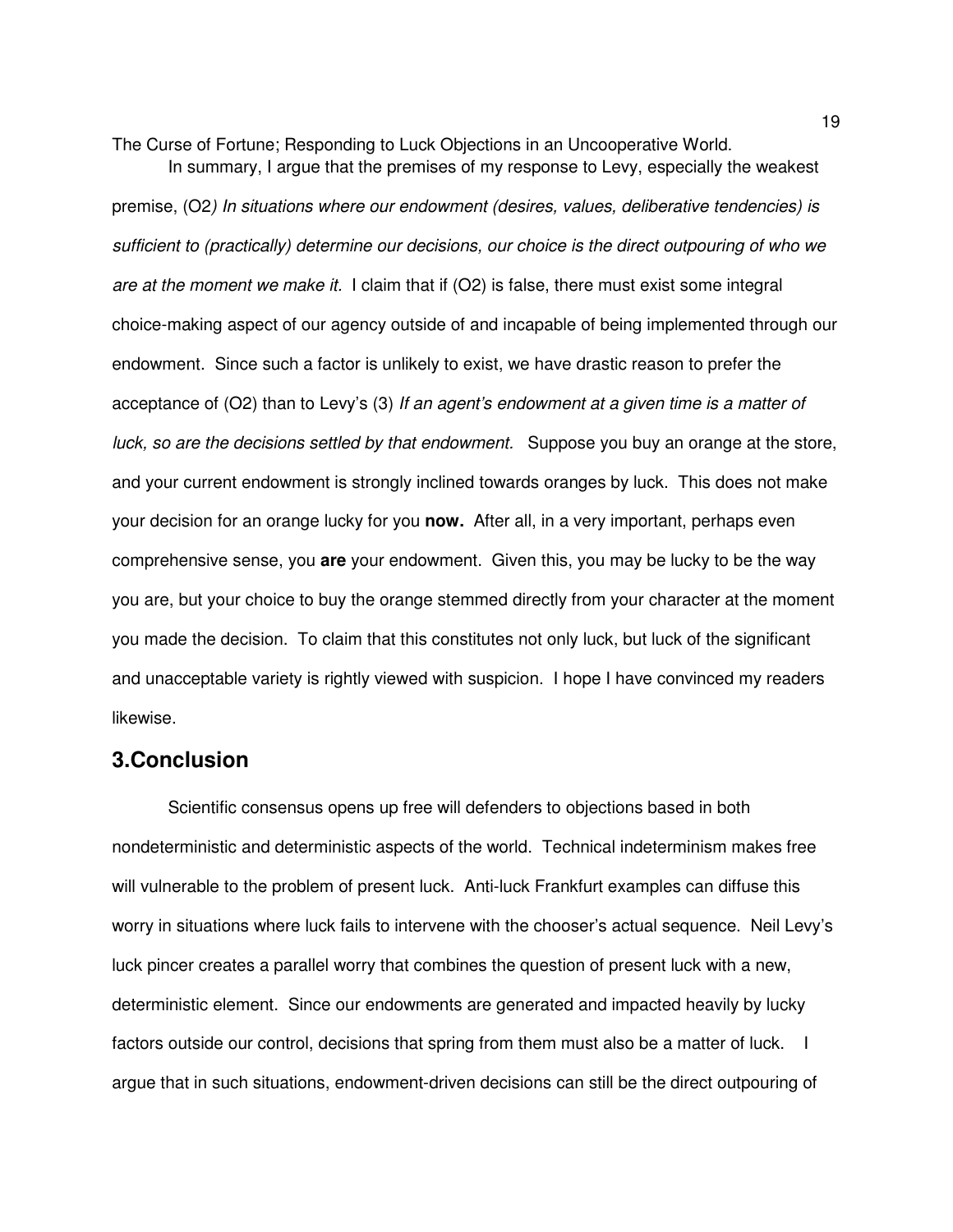The Curse of Fortune; Responding to Luck Objections in an Uncooperative World. who we are at the moment, since our endowments are so integral to our identities. Taken together, both of my responses to luck problems secure free will from both halves of the luck pincer in cases where an agent's endowment practically determines their decision. In this way, I hope that without recourse to other responses, a view where practically determined decisions can be free regardless of luck's influence. It is my hope that the arguments advanced in this paper will prove useful to defenders of free will who share my interest in defending free will from the unique problems posed by world we (probably) inhabit.